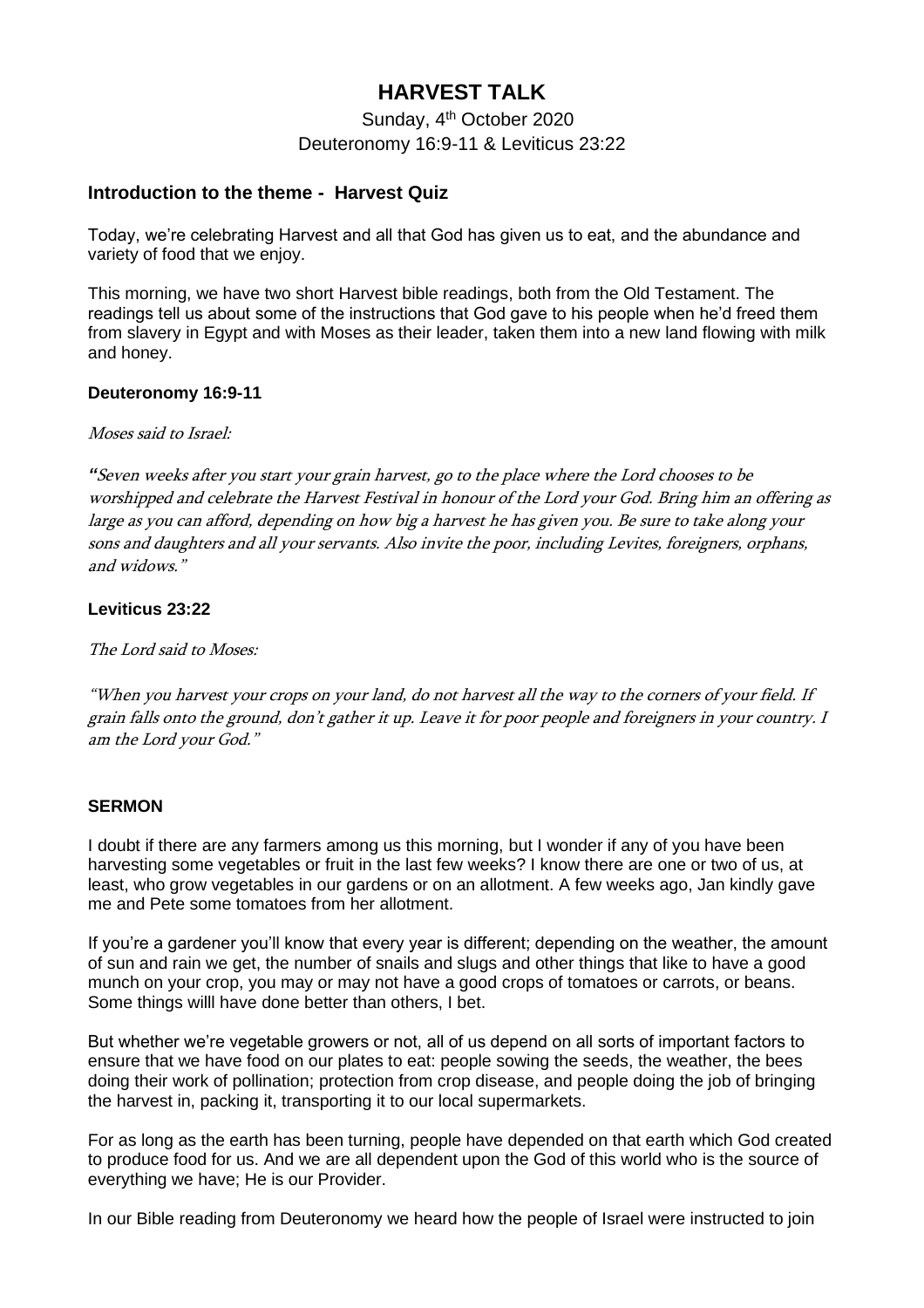together to worship and celebrate the Harvest in honour of the Lord their God. He wanted them to remember his goodness to them, and one expression of that thankfulness was to bring a portion from the crops they'd harvested as an offering to God.

This morning as we celebrate Harvest at All Saints in 2020, we follow in the footsteps of others who through thousands of years have given thanks to God for all the blessings we have from Him, and especially our food.

Of course, it's not been as easy to bring our harvest gifts to church this year, but thank you to everyone who has, and especially to the children and parents and staff of All Saints Primary School, who have given so generously.

But here's another simple way we can take time to thank God *today* as we celebrate Harvest, and celebrate all the amazing variety of food he's provided us with to eat.

Before you sit down and eat today (this works best if you sit at a table!) - make yourself a simple place mat by taking an A4 piece of paper (if you have one), and drawing round a plate, fork and knife. And then write in the circle (the plate): **Thank you Lord for:**

Now, write the foods you're really thankful to God for (or draw your foods), or you can write a prayer saying thank you to God. And then put your place mat on the table and put your plate of food on it.

#### **So, today is a day to say thank you to God, just as the Israelites did all those years ago.**

But when Moses was passing on God's instructions to the people about how to celebrate Harvest, did you notice that there was something else important that he said?

*"Bring him an offering as large as you can afford, depending on how big a harvest he has given you. Be sure to take along your sons and daughters and all your servants. Also invite the poor, including Levites, foreigners, orphans, and widows."*

Make sure that you share your Harvest celebration with those whose harvest hasn't been as good as yours, with those who, because of their status or situation, don't have any land to harvest.

And again, in our second passage from Leviticus:

#### *The Lord said to Moses:*

*"When you harvest your crops on your land, do not harvest all the way to the corners of your field. If grain falls onto the ground, don't gather it up. Leave it for poor people and foreigners in your country. I am the Lord your God."*

I wonder if you've had the chance to watch a Combine Harvester at work in the fields, down in the Kent countryside perhaps?

Combine Harvesters are amazing machines that make a farmer's job of harvesting a field of wheat or barley so easy compared to years ago! But has anyone seen a Combine harvester leaving a strip of wheat or barley all round the edge of the field? Probably not!

As we heard in our reading from Leviticus, thousands of years ago God gave his people instructions not to harvest right to the corners / edges of the field, but to leave a strip all around so that poor people and those who couldn't earn an income (like widows in those days) could have a chance of gathering their own grain and ensuring they had food to eat.